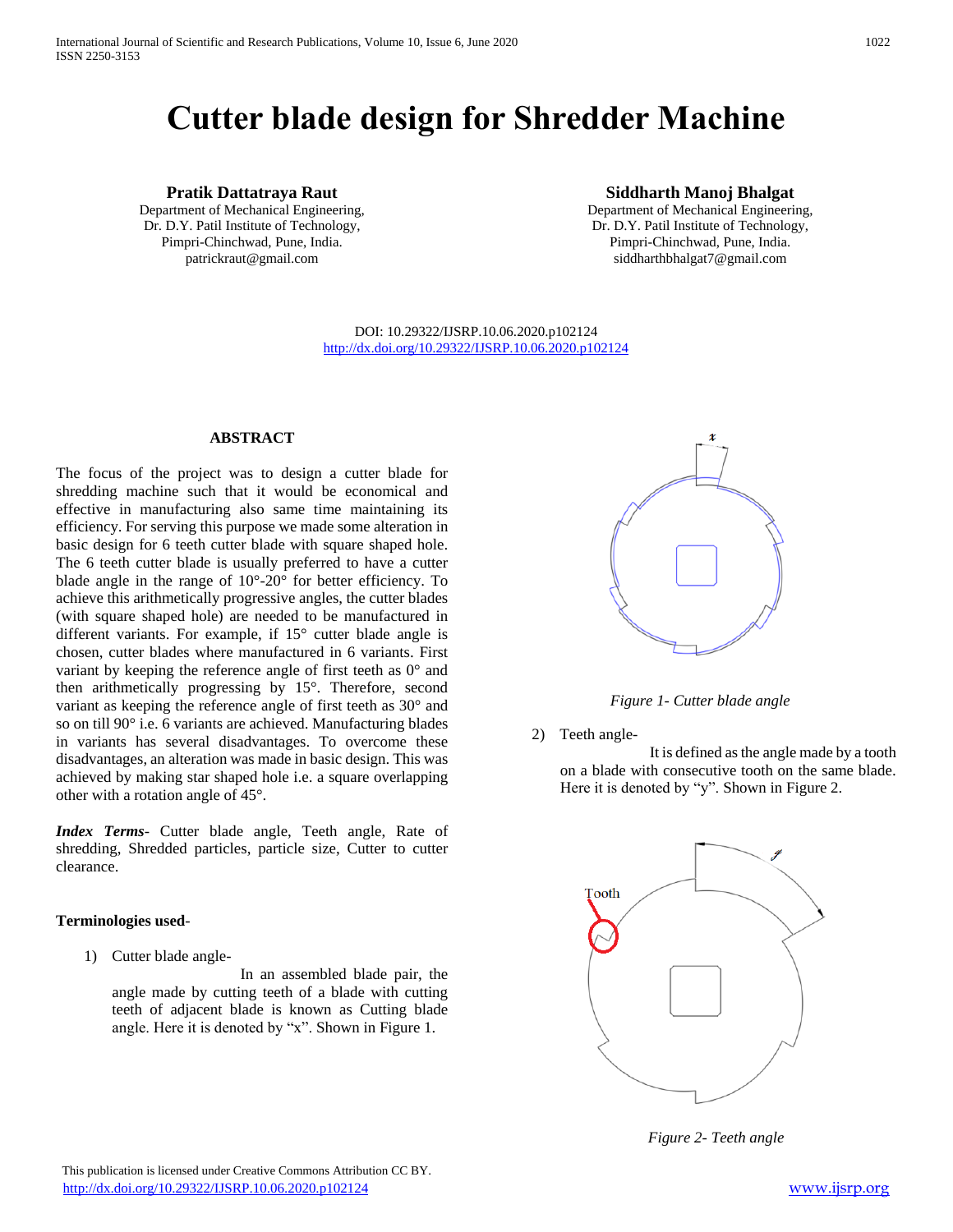3) Rate of Shredding-

 Rate of shredding is basically defined as the quantity of shredded particles produced per unit time. The quantity is measured usually in mass or volume (whichever is suitable as per application).

4) Particle size-

 It is the size of the resultant particles/chips following the shredding process. Any discussion will include length and width dimensions.

5) Cutter to cutter clearance-

 The gap between overlapping cutters in the cutting chamber. Width of gap is set to obtain most effective shearing.

6) Reference angle-

 The angle made by the first tooth of the cutter blade with the horizontal i.e. X-axis is known as reference angle. Show in Figure 3.



 *Figure 3- Reference angle*

# **INTRODUCTION**

A Shredder machine is a mechanical device used to facilitate material reduction in a wide range of recycling applications. Industrial shredders efficiently support the recycling of plastic, e-waste, scrap, tire, etc. There are many types of shredders based on the material that needs to be processed.

#### WORKING-

The normal operation of a shredder generally entails directing material to be shredded between two sets of shredder blades arranged along two parallel axles. The shredder blades along opposite axles are interlaced with overlapping radii, and a

 This publication is licensed under Creative Commons Attribution CC BY. <http://dx.doi.org/10.29322/IJSRP.10.06.2020.p102124> [www.ijsrp.org](http://ijsrp.org/)

cutting surface is formed at the interface of the two opposing sets of blades.

For different applications there are different requirements of shredded particles. In some applications it is required to have large shredded particle while some require medium sized, whereas some also may require finely shredded particles. The shredded particle size is mainly dependent on cutter to cutter clearance and cutter blade angle. While the Rate of shred depends upon the speed of rotation of cutter blades, teeth angle, number of teeth on a blade.

To obtain consistent particle size and better efficiency it is necessary to have uniformity in below listed things –

- 1) The Number of Teeth on each blade should be same
- 2) Cutter blade angle should be uniform throughout the assembly
- 3) Teeth angle should be same for each blade.
- 4) Cutter to cutter clearance must same throughout the assembly
- 5) Rotation speed of both shafts must be equal.

The number of teeth, cutter to cutter clearance and speed of rotation may vary as per application and various other factors, but the cutting blade angle commonly varies from 10° to 20°. Higher the number of teeth greater rate of shred is achieved but at the same time it increases the manufacturing time and cost of manufacturing.

#### **MODIFICATION IN CUTTER BLADE DESIGN**

#### BACKGROUND-

In this project to achieve optimum rate of shred and particle size we selected to have 6 number of teeth on a blade. Therefore, teeth angle i.e. "y" was obviously 60° (360°/6=60°). Usually Industrial shredders have cutter blades with 1 to 3 no of teeth or 9 to 12. Also, they have a hexagonal shaped shaft and a hexagonal hole in the cutter blade. The cutter blade angle is usually achieved by progressively turning the hexagonal hole side of blade w.r.t to previous hexagonal hole side. But this technique doesn't work in case of 6 teeth cutter blade, since the number of hexagonal side and number of teeth are same. Resultant of this cutter blade angle is not achieved uniformly during assembly.

As a solution to this cutter blades with 6 teeth are manufactured with square shaped hole. Cutter blades are manufactured majorly by two methods-

- 1) Laser or water jet cutting
- 2) Sheet Metal cutting (Punching/stamping)

In any of the above manufacturing methods a common technique is implied in which the reference angle of the first teeth is arithmetically progressed with a difference of cutting angle in consecutive blades as shown in figure no- 4.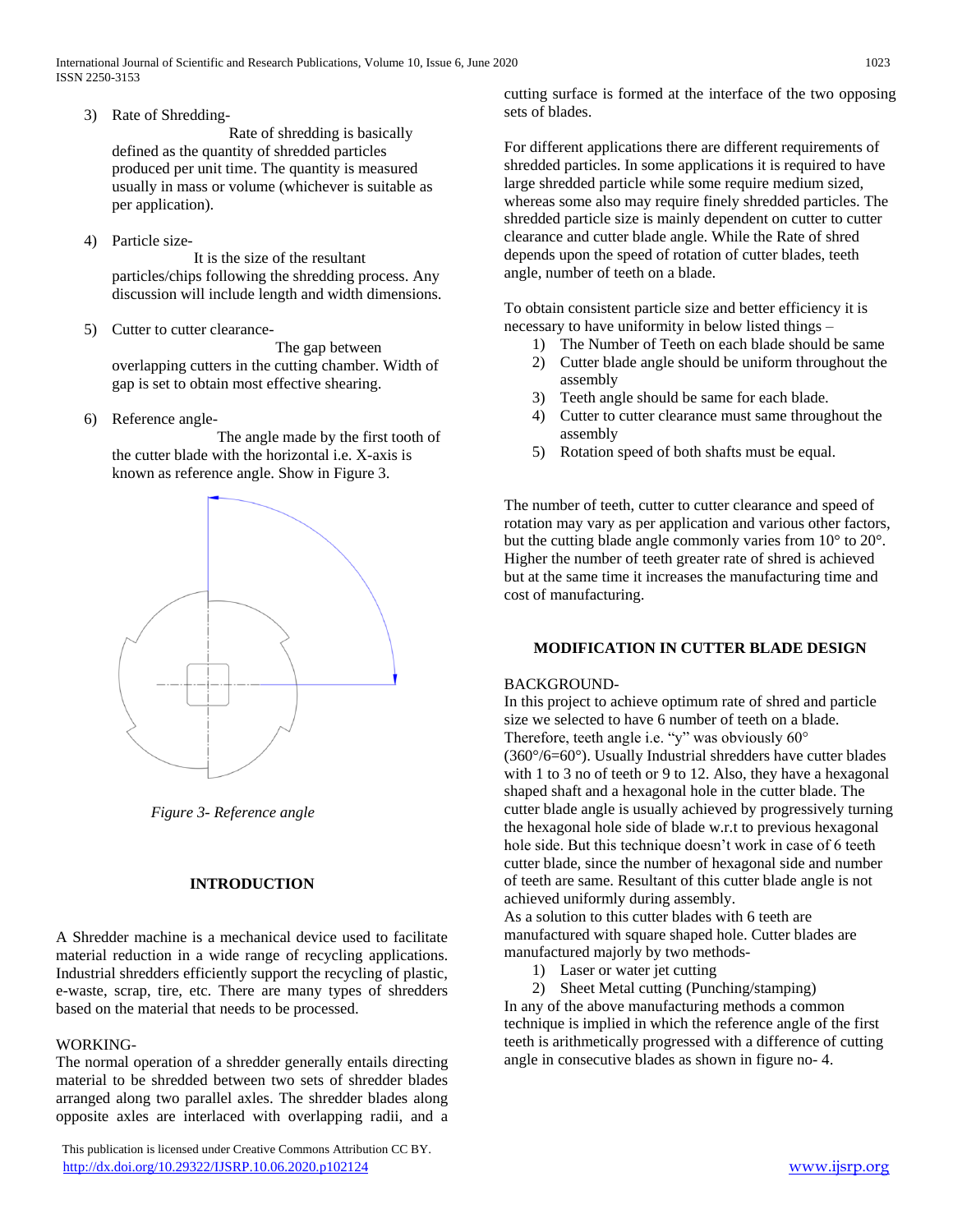

*Figure 4- Common manufacturing technique*

 As we can see in the above figure, the reference angle for 1<sup>st</sup> blade is 90°, for 2<sup>nd</sup> blade is 75° and for 3<sup>rd</sup> blade is 60°. The reference angle is progressed with a common difference i.e. cutter blade angle which in this case is 15°. This difference is progressed till reference angle= 15°. At 0° the position in assembly be same as 90°, hence Cutter blades are manufactured in 6 variants for achieving the cutter blade angle.

This can be achieved in other way also by rotating the square hole in same manner, but it becomes complicated during assembly to find out reference angle of previous cutter blade hole. Hence, reference angle with blade teeth is very common method which is implied for manufacturing.

This technique of manufacturing blades in variants has some various disadvantages, some of them are listed below-

- 1) When cutter blade is damaged or gets worn out during operation it becomes very complicated for customer to find out the reference angle of that cutter blade. Moreover, it also becomes very difficult to manufacture that worn out blade as it will cost more for Job production.
- 2) To tackle this some manufacturers, manufacture these variants in bulk and store it. If proper storage not done, these blades rust and there needs additional work to remove the rust. Storage is also not a good idea because the return on investment is very less and no profit can be gained, since it costs more to store and maintain blades.

The above disadvantages can be easily overcome by a slight modification in Cutter blade designed.

This can be achieved by making two square holes,  $1<sup>st</sup>$  with reference as 0° and 2nd with 45°. Shown in Figure 5.



*Figure 5- Double square hole.*

To reduce the shear stress and thus to avoid the failure between hole and shaft a chamfer is provided to the square shape. Hence this chamfer is given to both, hole as well as shaft. Additionally, the chamfer assists in tighter grip in between hole and shaft. A 6 teeth cutter blade with double square can be seen in figure 6.



*Figure 6- Double square holed 6 teeth Cutter blade.*

# ASSEMBLY-

To achieve the 15° cutter blade angle, while assembling Cutter blade is to be inserted in to shaft with alternate squares in any single direction either anti-clockwise or clockwise way.

This method is illustrated by following series of figures.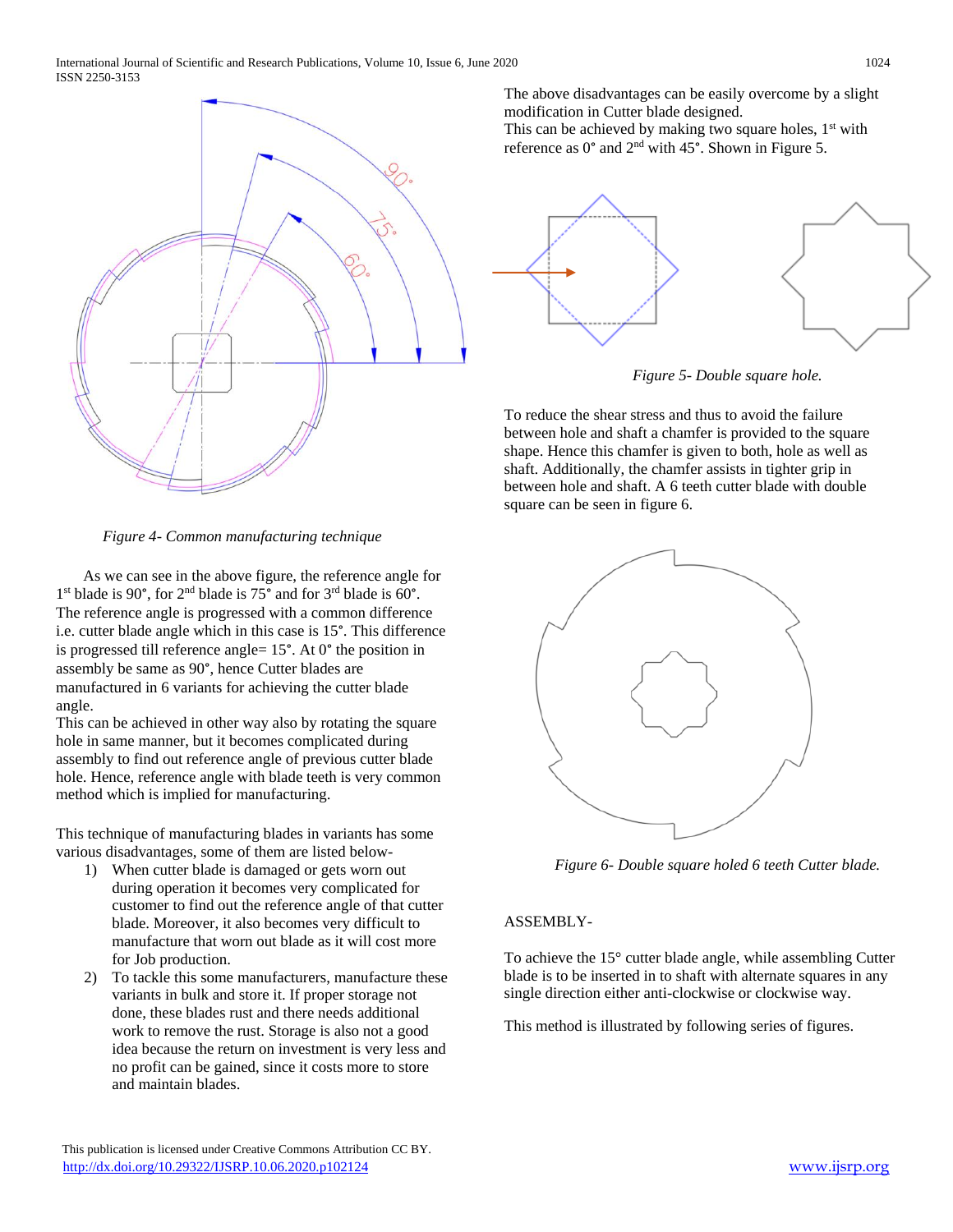International Journal of Scientific and Research Publications, Volume 10, Issue 6, June 2020 1025 ISSN 2250-3153











*Blade 3*



*Blade 4*



*Blade 5*



*Blade 6*

 This publication is licensed under Creative Commons Attribution CC BY. <http://dx.doi.org/10.29322/IJSRP.10.06.2020.p102124> [www.ijsrp.org](http://ijsrp.org/)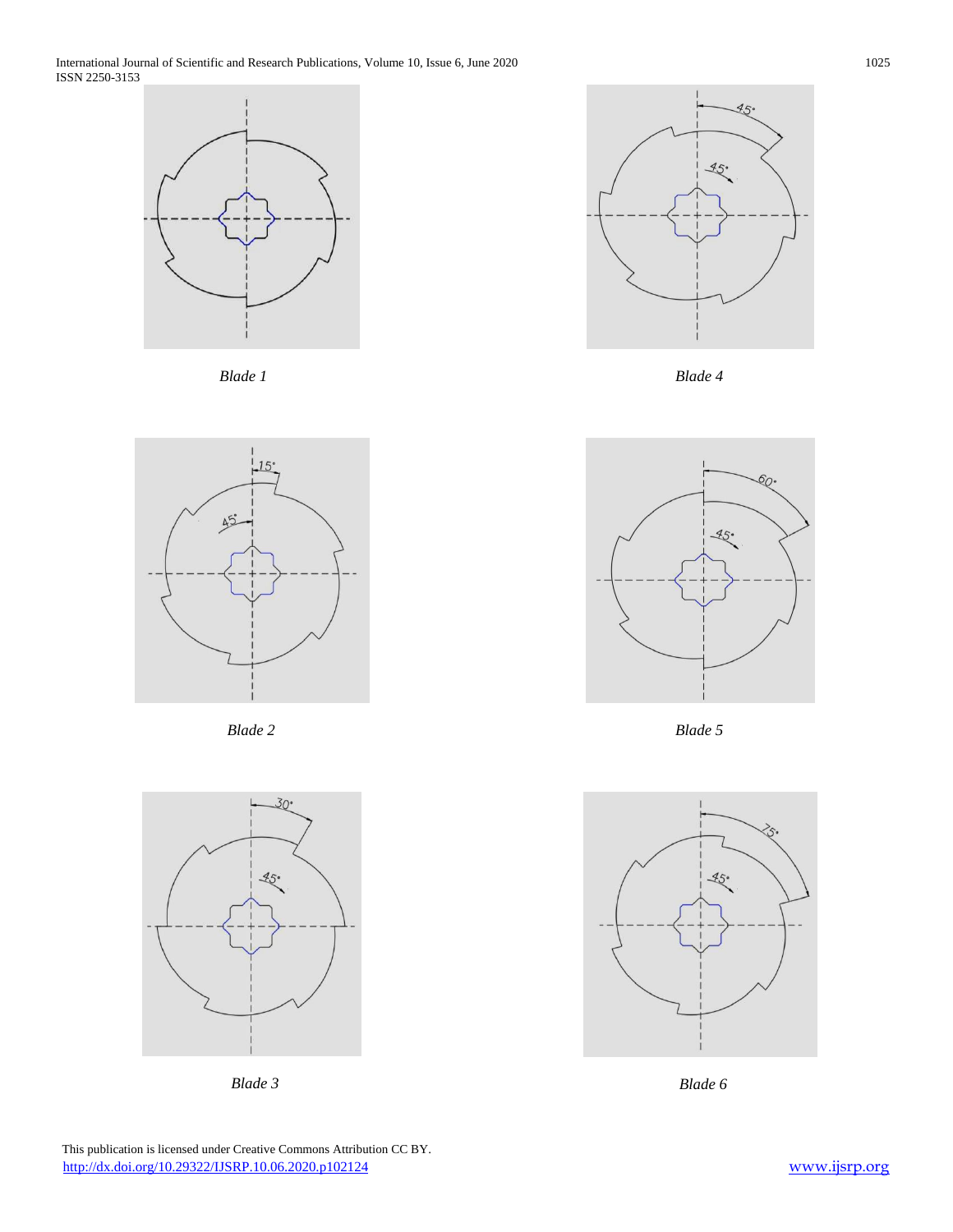

*Blade 7*



*Final Assembly*

# **RESULTS AND FINDINGS-**

- $\triangleright$  It was earlier a complex task to manufacture and assemble cutter blades with implying the method of manufacturing by rotating reference angle method. Also it had disadvantages which are discussed above. With a simple modification in hole design we can overcome these disadvantages.
- $\triangleright$  Implying this modification, we can manufacture cutter blades in a single variant and still cutter blade angle is achieved.
- $\triangleright$  Mass production is hence possible resulting in cost reduction.
- $\triangleright$  Provides greater flexibilty in replacing the cutter blade (if worn out or damaged)
- $\triangleright$  This design modification has a limitation, that it can be used for 6 teeth blade where desired cutter blade angle is 15° obtained. Although, this combination of 6 number of teeth and 15° cutter blade angle is best suited for brittle and less ductile to high ductile materials.

This design is best suited for below listed materials-

- a. Old tyres
- b. Plastic waste
- c. e-Waste
- d. Wet domestic garbage, Food waste
- e. Compost
- f. Dried leaves, wood, twigs.
- $\triangleright$  For heavy duty shredders, cutter blade size is very big. For such big cutter blades this manufacturing method becomes very useful since mass production of blades can be done. And because of no multiple variants replacement of blade is also easy.

# **ACKNOWLEDGEMENT** –

I take this momentous opportunity to express my heartfelt gratitude and regards to Mr. S.N Kelkar Sir for providing me essential support, tools and mediums for Manufacturing my design idea and conducting its practical test.

# **CONCLUSION**-

This manufacturing method is very economic while prodcuing the same effective output. It has a limitation that it can be implied only for 6 no. of teeth with 15° of cutter blade angle. It becomes very effective for manufacturing large Industrial shredders, since this combination gives an effective output with significantly reducing manufacturing cost.

# **REFERENCES**

[1] United States Patent US0075.00629B2 Patent No.: US 7,500,629 B2 Abramson et al.